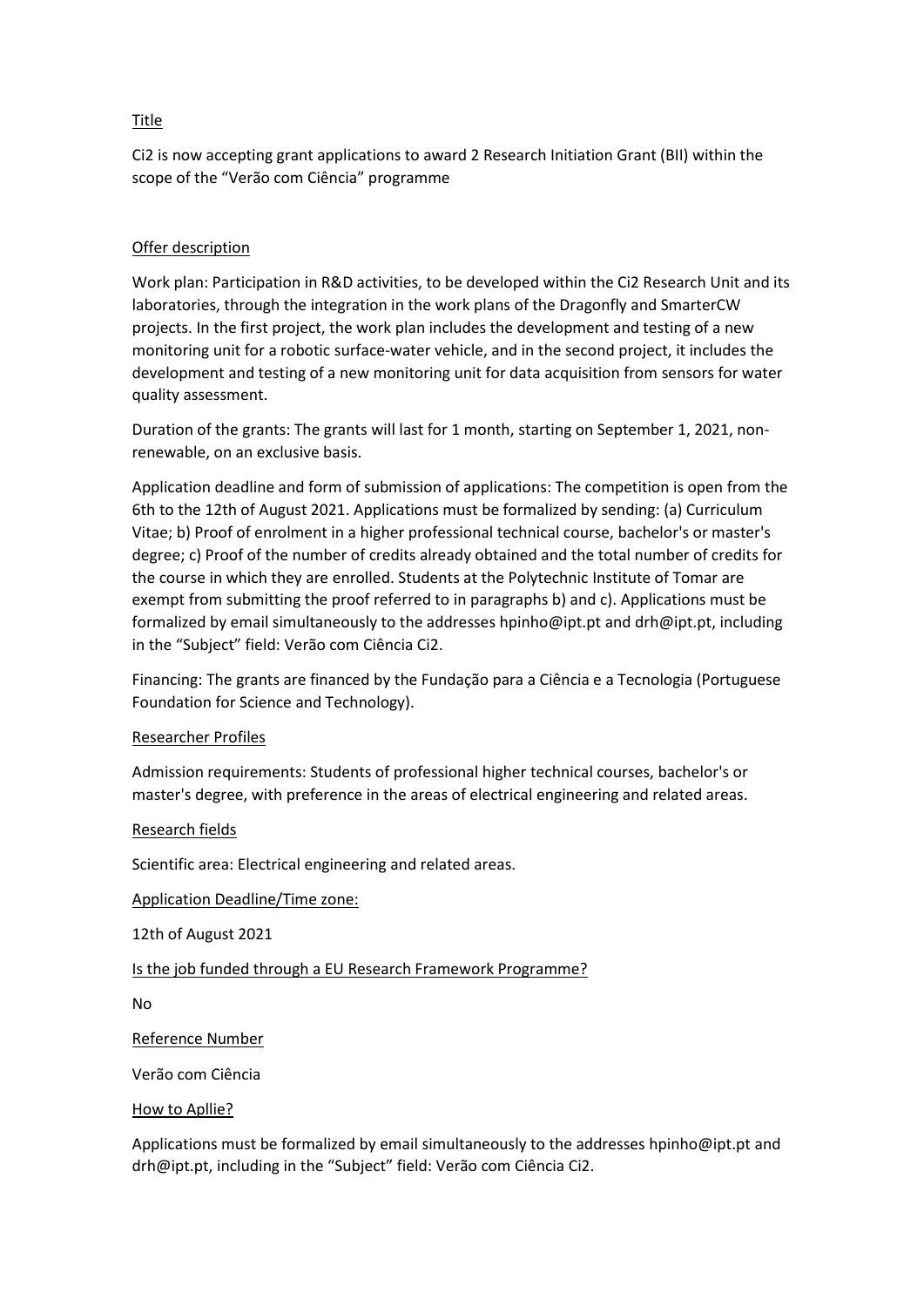#### Hiring Organisation & Offer Posting Contact Details

*Organisation/Company\* / Organisation Type / Department / Country\* / Street / City / State / Postal-Code / Website / Contact Person E-mail / Phone / Mobile Phone / Fax*

The same as the Workplace.

### Work Locations

*Number of positions available\* / Company/Institute\* / Country\* / Street / City\* / State/Province / Postal Code* 

Number of positions available: 2

Workplace: The work will be carried out on the IPT campus at Estrada da Serra, Quinta do Contador, Tomar, Portugal, namely the facilities of Ci2 at IPT, including the Chemical and Environmental Engineering Laboratories of LAB.IPT and BIOTEC.IPT, and other spaces that may be considered adequate for the proper development of the work.

Required Education Level

*Main Research Field\* / Level\**

Electrical engineering and related areas. Please see the eligibility criteria

Website for additional job details

[http://portal2.ipt.pt/pt/ipt/servicos\\_centrais/recursos\\_humanos/bolsas\\_de\\_investigacao/](http://portal2.ipt.pt/pt/ipt/servicos_centrais/recursos_humanos/bolsas_de_investigacao/)

Benefits

The grant amount corresponds to  $\epsilon$  446.12

#### Eligility criteria

Admission requirements: Students of professional higher technical courses, bachelor's or master's degree, with preference in the areas of electrical engineering and related areas

#### Selection process

Selection method to be applied: Merit of candidates measured by the evaluation of their curriculum to be classified on a scale of 0 to 20 values, according to the following formula and valuation criteria:

 $N = 10 \times FC + IFS + AC + CV$ 

On what:

N = Classification obtained, from zero to twenty with rounding to the units;

FC = Fraction of credits already obtained compared to the total credits of the course in which the students are enrolled;

IES = Higher Education Institution in which the students are enrolled considering 4 values if the candidate is enrolled in a course at the Polytechnic Institute of Tomar and 2 value if enrolled in a course from another institution;